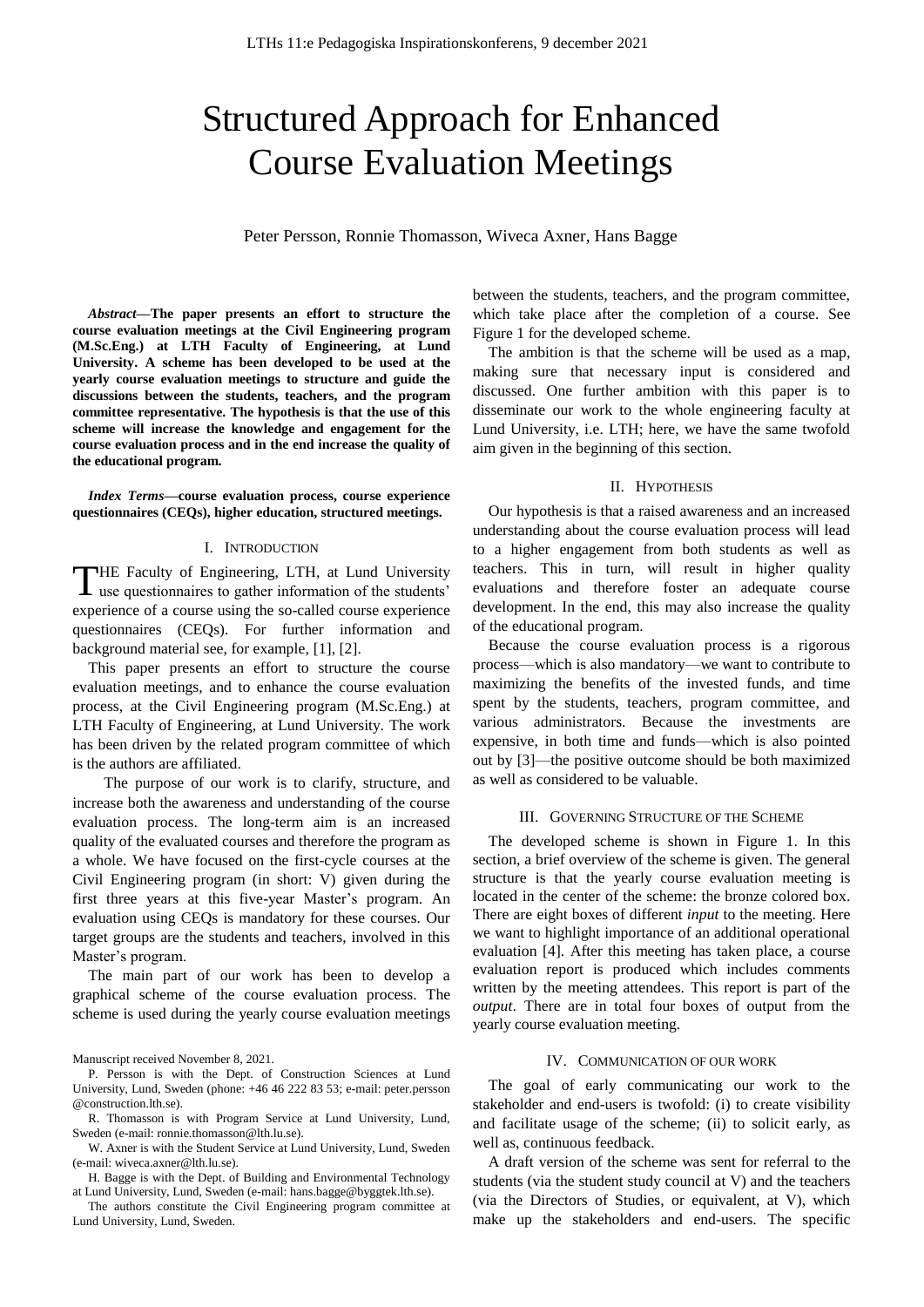comments on the scheme from these groups were taken into account when the scheme was completed to its current form. The referral process was truly important, not only because of the comments received, but because it highlighted the importance of the course evaluation meeting for the stakeholders and end-users.

It should be noted that the teachers we reach also educate students at several other engineering programs at LTH, e.g.: Architecture (A); Surveying and Land Management (L); Environmental Engineering (W); Fire Protection Engineering (Bi) as well as international Master's programs.

# V. LAUNCH OF THE SCHEME

The Civil Engineering program committee have had digital welcome receptions for the first, second and third year students at the start of the fall semester of 2021. During the receptions, the developed scheme was introduced and presented for students and teachers.

The scheme was used for the first time during the months of September and October, 2021, during the yearly course evaluation meetings for first-cycle courses during reading period 4 (given March to June, 2021).

Our impression is that it has had positive influence in guiding the discussions so that all important topics are covered to a relevant extent. The scheme will be continuously updated and improved, especially this first (*beta*) version; see Figure 1. During the spring semester of 2022, we plan to conduct a first evaluation the implementation of the implementation of the scheme.

## VI. USE OF THE CEQ DATA

The CEQs have a central and important part in the course evaluation process. While they provide valuable input to the discussions taking place at the yearly course evaluation meetings, there are some issues that are repeatedly discussed. In our experience, there are mainly two: (i) the response rate; and (ii) the quantification of the workload.

The response rate at first-cycle courses at LTH typically lies between 30–35% [5]. For the Civil Engineering program, the response rate is, in average year 2020/2021, 29% for the 31 first-cycle courses at the program (min/max being 16/63%). For some involved in discussing and interpreting the CEQ data, this is considered too low. One way to increase the response rate is to use paper questionnaires instead of web-based ones [6]. However, the authors also state in [6] that the low response-rate data may still give a representative view of the whole student group's experiences of the course. This conclusion is supported by other studies. In [7], they discuss that rates around 50% can be sufficient—this in relation to [6] where rates of only 10% is being discussed as relevant data. The response rates of CEQs is further discussed in [8], where they argue that low response-rates may still be adequate data. Thus, a response rate of approximately 30% (coherent to both LTH's and the Civil Engineering program's average response rate) may be sufficient to fulfil the purpose of the CEQ data for the course evaluation meetings [2], [5]: to generate high-quality discussions at these yearly meetings. Some efforts may however be needed for the courses with very low response rates (say  $< 20\%$ ). It should be noted that only 4 out of the

31 studied courses' CEQ response-rates (year 2020/2021) were lower than 20%. Moreover, these four courses exceed 20% response-rate in a five-year average.

Another issue related to the CEQ data is to interpret the score on various items. It may be that not all items should have as high score as possible. In the preparatory work of the CEQ [1], it is stated that a high score on the workloaditem indicate a reasonable workload. It should also be mentioned that the same author highlights the need for discussing the CEQ data, and that the data should be seen as problematizing rather than concluding [2]. This might be especially important for the workload item. As an example, there are indications that the students' view on the workload is changed a while after the first-year courses; their impression is that the workload being more appropriate when they have advanced in the program [9]. Our experience tells us that it is somewhat common among the teachers at the Civil Engineering program that a positive value on the workload item may reflect that the students have not been challenged enough during the course however, this perception vary significantly among the teachers. It is not only the level of an adequate workload that is uncertain. A workload perceived as acceptable can be beneficial for learning because too much content can result in a surface-based approach; while work towards deeplearning outcomes must be encouraged [10]. Because the workload perception is influenced by several different factors [11], a balanced workload can be difficult to obtain. All in all, we believe that a high score on the workload-item in the CEQ data is not necessarily equivalent to an adequate workload.

Both issues highlight the importance of the discussions that the yearly course evaluation meeting provide.

#### VII. FOLLOWING UP

It is important to have a follow-up on the previous year's course evaluation during the course evaluation meeting. The students have occasionally requested a more rigorous follow-up on the courses which they experience as insufficiently planned and/or conducted. By having a designated box for using the previous year's course evaluation report as input to the meeting, this will be a natural thing to include in the evaluation discussions.

Moreover, if the students perceive that their efforts in answering the CEQs and participating in the yearly course evaluation meetings makes a difference they are more inclined to answer, [12]. This may be especially useful for the courses with very low response rates.

## VIII. CLOSING REMARKS

By using the suggested scheme during the yearly course evaluation meetings, we believe that the course evaluation process can be enhanced. We foresee the following probable outcomes of using the scheme:

- The yearly meetings will include all aspects/input in a relevant manner.
- The CEQ data should be problematized, rather than treated as concluding data.
- The discussions being more structured and thus more rewarding.